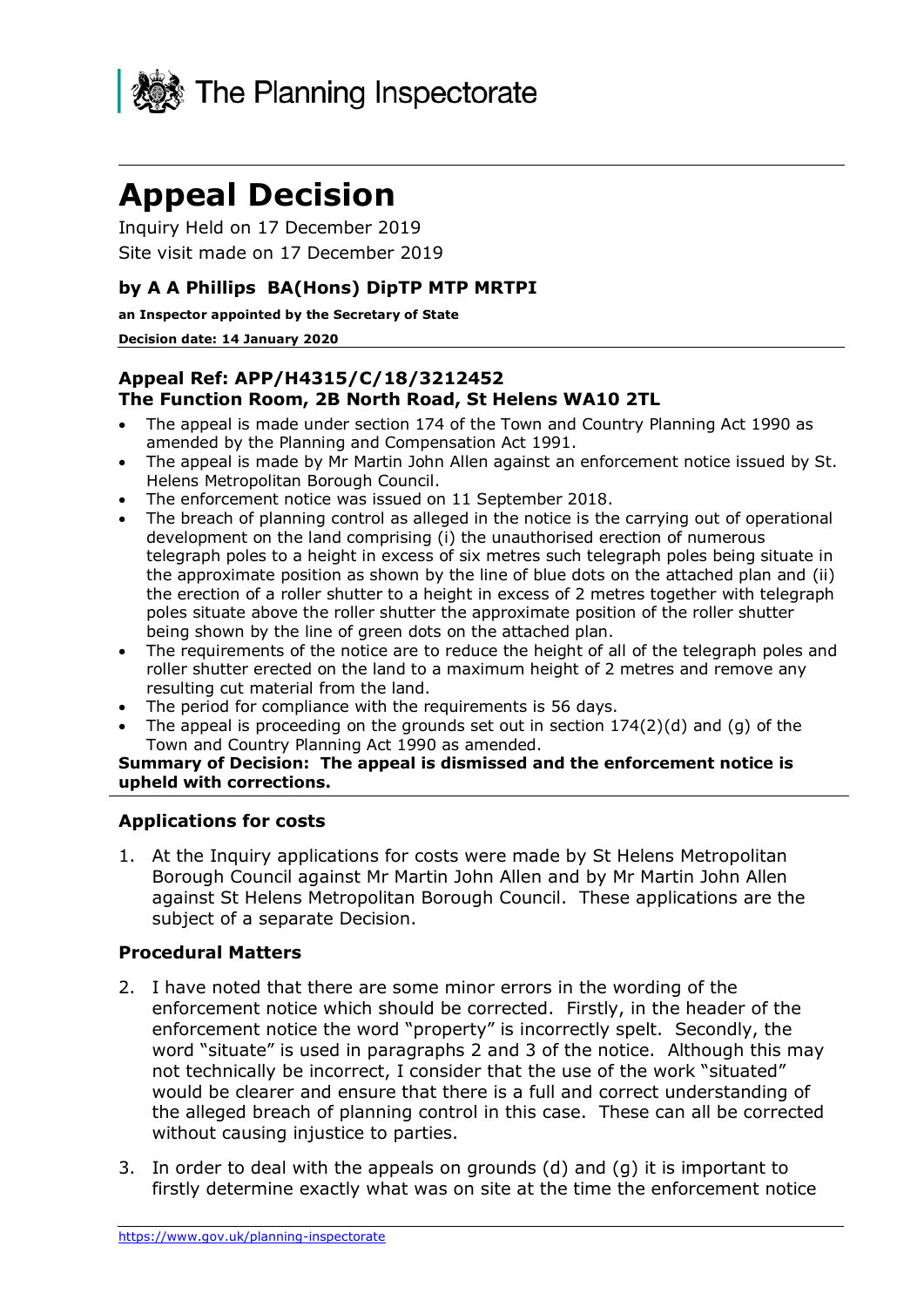was served. Specifically, were the telegraph poles the subject of the notice a single operation or a series of individual building operations?

- 4. Firstly, Mr Allen himself described how each of the telegraph poles was set and fixed together to create what was described in his planning application form dated 20 August 2015 as a "a boundary for a courtyard". In addition, in his oral evidence, Mr Allen described it as a structure as opposed to a set of individual structures. He also confirmed that when he received the enforcement notice he believed that it referred to a "structure of telegraph poles as a complete unit".
- 5. Therefore, in my opinion and based on the evidence presented to me, both as a matter of fact and in legal terms, the telegraph pole structure was single structure at the time the enforcement notice was served and therefore also a single building operation in legal planning terms. As such, the next key question to answer is whether a complete unit, single structure or a continuous barrier should be viewed in planning terms as a single operation or a series of multiple operations.
- 6. From his oral evidence given at the Inquiry Mr Carr clearly considers the structure was a series of individual telegraph poles which were pegged together and therefore a series of multiple building operations. He also accepted that the structure is a building under the definition of development in section 336 of the 1990 Act and therefore the erection of the telegraph pole wall would be a building operation under s55 of the 1990 Act. Therefore, by definition, the erection of this building is a single building operation and it cannot be logically reasoned otherwise.
- 7. The clear understanding of the appellant, Mr Allen, with respect to this matter and as expressed in his 2015 planning application is that the telegraph pole boundary wall is a building and a single building operation. Therefore, on this matter I am in agreement with the Council's view that as a matter of fact and in legal terms a single breach of planning control has occurred which is the erection of numerous telegraph poles to a height in excess of six metres.
- 8. Given my conclusion with respect to the above matters, the next logical step is to determine whether or not the enforcement notice is valid. The appellant is concerned that the breach of planning control alleged in paragraph 3 of the enforcement notice is too vague. A key test of whether or not an enforcement notice is valid is set out in case law<sup>1</sup> which states that the key question is *'does the notice tell him fairly what he has done wrong and what he must do to remedy it?'.* Furthermore, in the Oates case<sup>2</sup> it states that "*provided the essential steps to be taken were clear enough that would suffice even if there was some uncertainty at the margins".* It is important not to look at just one part of the enforcement notice but to look within the four corners of the Notice.
- 9. On the basis of case law it is clear to me that the Notice was sufficiently clearly worded and as confirmed by Mr Allen himself, it told him within reasonable certainty what he had done wrong in planning terms and what steps he must take to remedy it. The Notice was clear on its face, it directs the recipient or reader to where the unauthorised development is on a plan and it also refers to the previous planning application and a previous appeal. Consequently, I am

<sup>-</sup> $1$  Miller-Mead v MHLG [1963] 2 WLR 225

<sup>2</sup> Oates v SSCLG [2017] EWHC 2716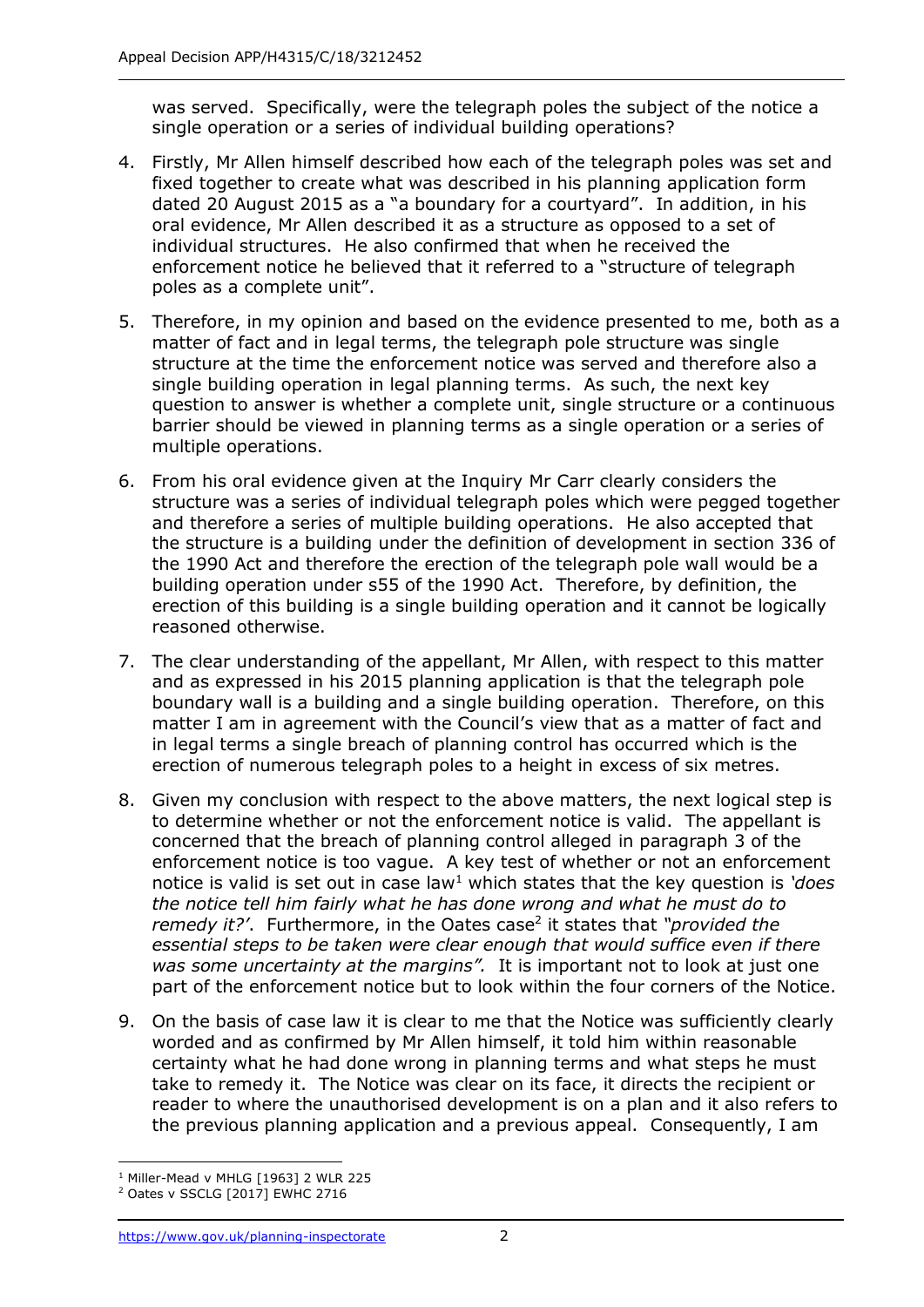satisfied that the enforcement notice told the reader what he has done wrong and how it must be remedied. Indeed, it is also clear that Mr Allen fully understood what the breach was when he received it and, it appears that, until he changed his opinion, Mr Carr also understood what the notice concerned and what needed to be done to remedy it.

10. The enforcement notice the subject of this appeal is clear and valid and other than some minor corrections, does not need amending.

## **The appeal on ground (d)**

- 11. The ground of appeal is that at the date when the notice was issued, no enforcement action could be taken. In order to succeed on this ground it would be necessary to show that the numerous telegraph poles and the erection of the roller shutter with telegraph poles above was substantially completed four years before the notice was issued, and therefore the material date is 11 September 2014.
- 12. The Council's photographic evidence dated 12 February 2015 shows that the telegraph poles were in the process of being erected and were not substantially complete. In addition, the application form for planning application reference P/2015/0764/FUL which is signed and dated 20 August 2015 shows that the appellant had started the works but at the time of submission the building, work had not been completed.
- 13. The Planning Contravention Notice response from the appellant dated 6 May 2016 includes details relating to the method of construction of the telegraph poles and it states that the construction started in June 2012. It goes on to state that construction carried on for a period of two and a half years. As such, this evidence suggests that the construction was not completed until December 2014.
- 14. As such, there is insufficient evidence before me to prove that on the balance of probabilities the telegraph poles and associated roller shutter had been substantially complete by 11 September 2014. The appeal on ground (d) fails.

## **The appeal on ground (g)**

15. The ground of appeal is that the time given to comply with the requirements is too short. The 56 days given would be sufficient to reduce the height of the telegraph poles and roller shutter erected on the land to a maximum height of 2 metres and remove any resulting cut material from the land. No evidence is presented by the appellant with respect to ground (g) and no alternative time periods are suggested. On that basis the appeal on ground (g) must fail.

## **Conclusion**

16. For the reasons given above I conclude that the appeal should not succeed. I shall uphold the enforcement notice with corrections.

## **Formal Decision**

- 17. It is directed that the enforcement notice be corrected by:
	- a) The deletion from the heading of the enforcement notice the word "Proprty" and the substitution therefor of the word "Property"; and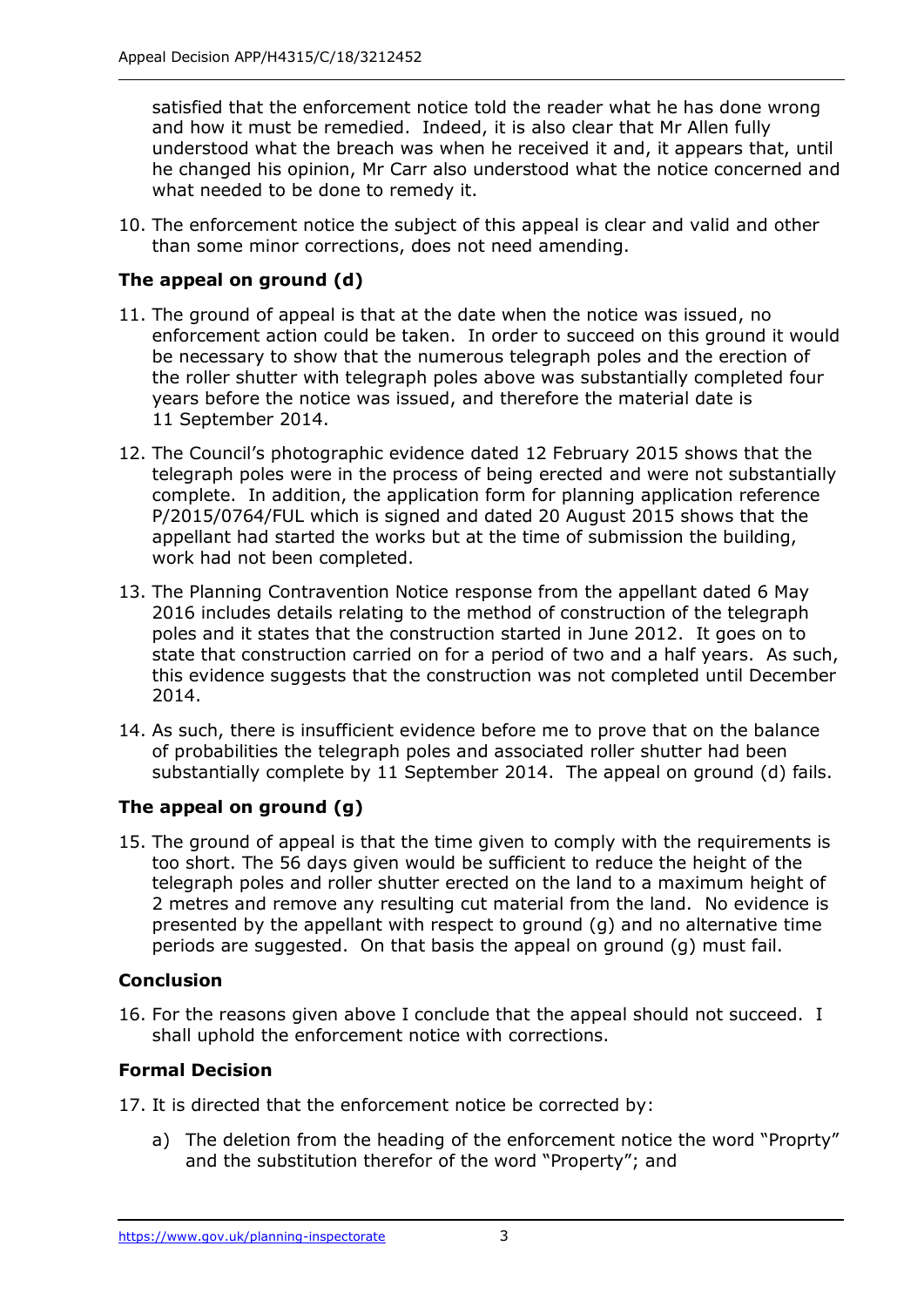- b) The deletion in line 1 of paragraph 2 and lines 4 and 6 of paragraph 3 of the enforcement notice the word "situate" and the substitution therefor of the word "situated".
- 18. Subject to these corrections the appeal is dismissed and the enforcement notice is upheld.

*A A Phillips*

INSPECTOR